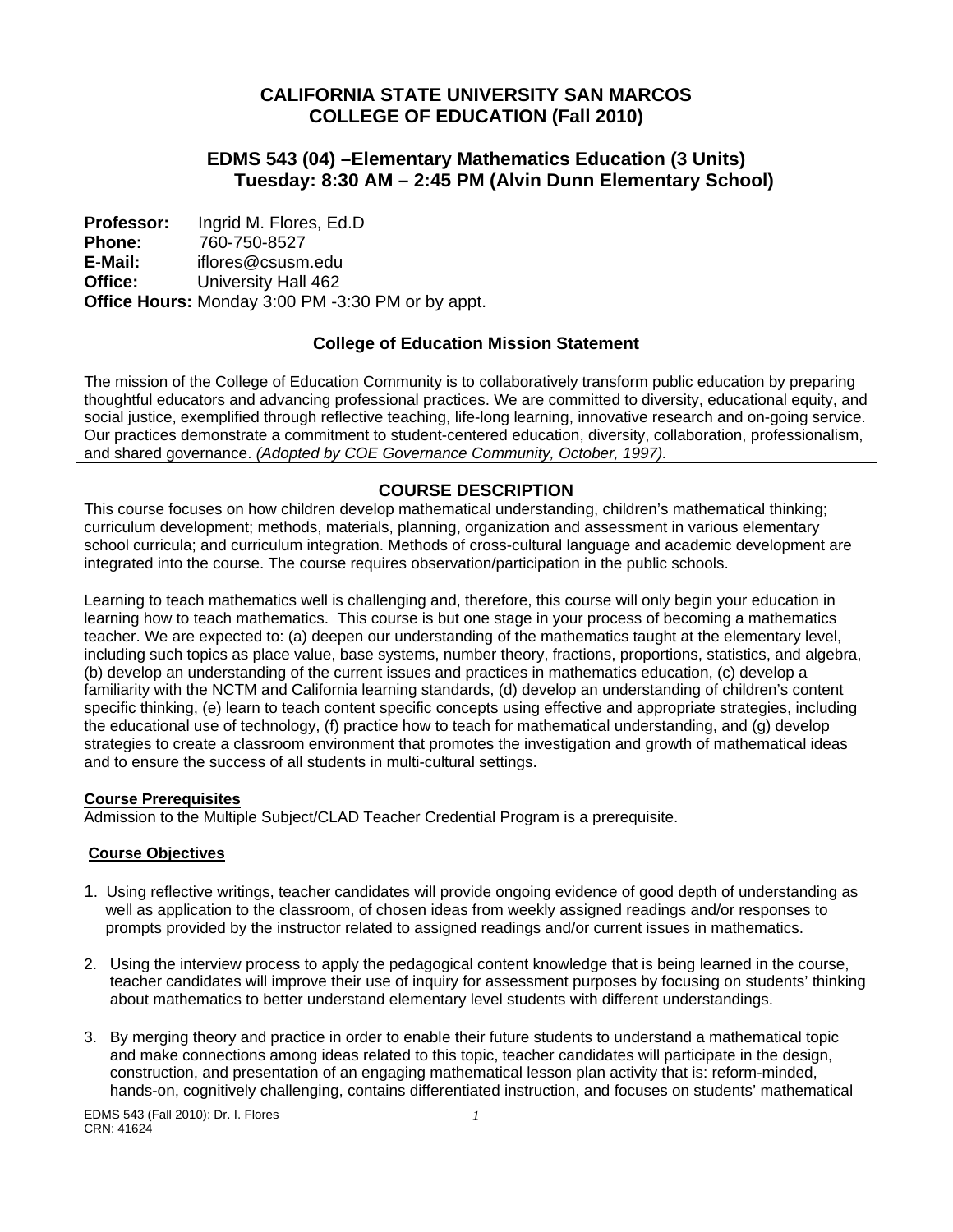thinking.

- 4. By compiling an effective list of resources on a predetermined math topic, teacher candidates will demonstrate evidence that they are able to provide students with access to a balanced and comprehensive mathematics curriculum that promotes and enhances student learning and understanding, and provides conceptual understanding of the logic and structure of mathematics, problem-solving skills, and computational and procedural skills.
- 5. By engaging in problem-solving contexts, students will be able to identify and select quality learning experiences for children that promote mathematical inquiry and conceptual development.
- 6. Teacher candidates will engage in coursework that leads to preparation for engaging in Teaching Performance Assessment (TPA) tasks.

### **Unique Course Requirements**

Students will be required to have access to children in a grade K-6 for the purpose of conducting a series of math interviews to learn about how children think and problem solve and for implementing and videotaping a math lesson.

## **Required Texts**

- Van de Walle, J. A., Karp, K. M., & Bay-Williams, J. M. (2010). *Elementary and middle school mathematics: Teaching developmentally* (7th ed). Boston: Allyn & Bacon, Inc. ISBN: 978-0-205-57352-3 The text has a companion Web site:
- California Department of Education (2006). *Mathematics framework for California public schools, kindergarten through grade twelve* (2006 Revised Ed.). Sacramento, CA: Author. This document can be found on the WWW at: http://www.cde.ca.gov/ci/ma/cf/documents/mathfrwkcomplete.pdf. The Web site contains a downloadable PDF file. There are also copies in the library for checkout**.**
- Turnbull, A., Turnbull, R., & Wehmeyer, M. (2010). *Exceptional lives: Special education in today's schools.* (6<sup>th</sup> ed). Upper Saddle River, NJ: Pearson/Merrill. ISBN: 978-0-13-502696-0

## **You are required to access the following Web sites and materials for this course.**

- National Council of Teachers of Mathematics (2000). *Principles and standards for school mathematics*. Reston, VA: Author. This document can be found at: http://standards.nctm.org/document/index.htm
- Standardized Testing and Reporting (STAR) CST Mathematics Blueprint: Standards Items (grades 2-7) http://www.cde.ca.gov/ta/tg/sr/documents/math1105.doc

## **INFUSED COMPETENCIES**

#### **Special Education**

Consistent with the intent to offer a seamless teaching credential in the College of Education, this course will demonstrate the collaborative infusion of special education competencies that reflect inclusive educational practices.

## **Authorization to Teach English Learners**

 through the infusion of content and experiences within the credential program, as well as additional coursework. The CSUSM credential program has been specifically designed to prepare teachers for the diversity of languages often encountered in California public school classrooms. The authorization to teach English learners is met Students successfully completing this program receive a credential with authorization to teach English learners. *(Approved by CCTC in SB 2042 Program Standards, August 02)*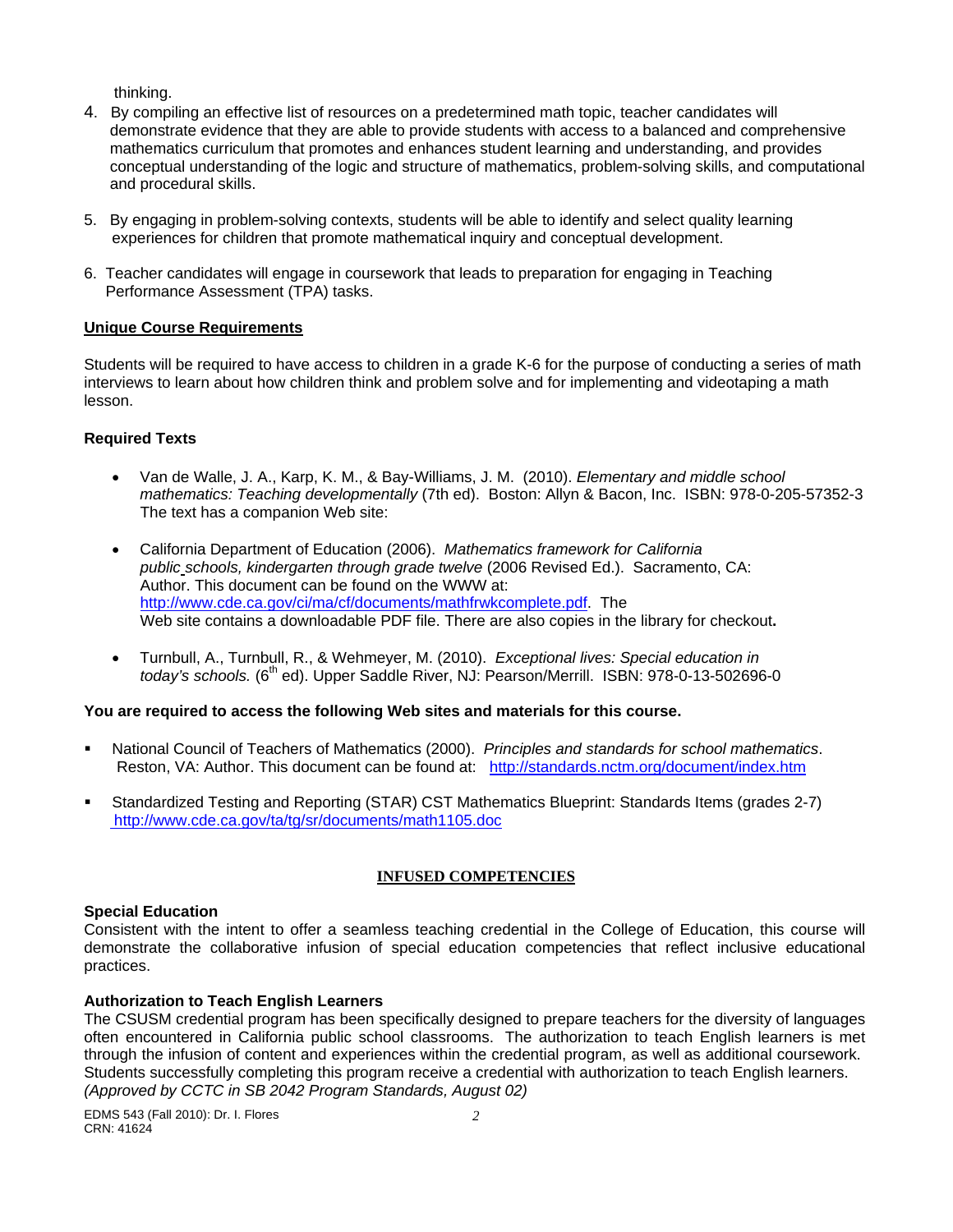#### **Technology**

This course infuses technology competencies to prepare candidates to use technologies, emphasizing their use in both teaching practice and student learning. Students are expected to demonstrate competency in the use of various forms of technology (i.e., word processing, electronic mail, Moodle, use of the Internet, and/or multimedia presentations). Specific requirements for course assignments with regard to technology are at the discretion of the instructor. Please keep a digital copy of all assignments.

You must use your Moodle and campus email accounts for this class. The best way to contact me is by e-mail.

## **COURSE POLICIES**

## **College of Education Attendance Policy**

 possible. *(Adopted by the COE Governance Community, December, 1997).* Due to the dynamic and interactive nature of courses in the College of Education, all students are expected to attend all classes and participate actively. Absences and late arrivals/early departures will affect the final grade. At a minimum, students must attend more than 80% of class time, or s/he may not receive a passing grade for the course at the discretion of the instructor. Individual instructors may adopt more stringent attendance requirements. Should the student have extenuating circumstances, s/he should contact the instructor as soon as

For this class, if you miss one class session or are late (or leave early) more than two sessions, you cannot receive a grade of "A" and your highest possible grade is a "B". If you miss two class sessions, your highest possible grade is a "C+". **Attendance will be taken at each class session.** 

If possible, please discuss with the instructor any extenuating circumstances that will cause you to miss class prior to your absence. Absence is no excuse for not turning in assignments, as they may be sent electronically (e-mail) to the instructor if an absence arises or is anticipated. Please ensure that e-mailed assignments are sent by the start of the class session that the assignment is due. **NOTE: With few exceptions, late assignments will not be accepted.** 

#### **All University Writing Requirement**

In keeping with the All-University Writing Requirement, all 3-unit courses must have a writing component of at least 2,500 words (approximately 10 pages), which can be administered in a variety of ways. Writing requirements for this course will be met as described in the assignments.

#### **Computer Use During Class Sessions**

You are welcome to use a laptop computer in class when working on class assignments, for example. However, you will need to save checking email or other personal computer use for time outside of class. Most students find it disruptive when they are focusing on class activities or listening to presentations and can hear keyboarding in the classroom. When the instructor or your cohorts are speaking or when class activities are in proceeding, your computer will not be in use. Your kind consideration is greatly appreciated by all!

### **Cell Phones**

Please turn off your cell phone before the start of each class. In addition, there will be no texting during class. It is unprofessional for teachers to use their cell phone during meetings with peers or during professional development activities (our class is considered professional development!)

#### **Person-First Language**

Use "person-first" language in all written and oral assignments and discussions (e.g., "student with autism" rather than "autistic student"). Disabilities are not persons and they do not define persons, so do not replace personnouns with disability-nouns. Further, emphasize the person, not the disability, by putting the person-noun first.

#### **Students With Disabilities Requiring Reasonable Accommodations**

Students must be approved for services by providing appropriate and recent documentation to the Office of Disabled Student Services (DSS). This office is located in Craven Hall 5205, and can be contacted by phone at EDMS 543 (Fall 2010): Dr. I. Flores *3*  CRN: 41624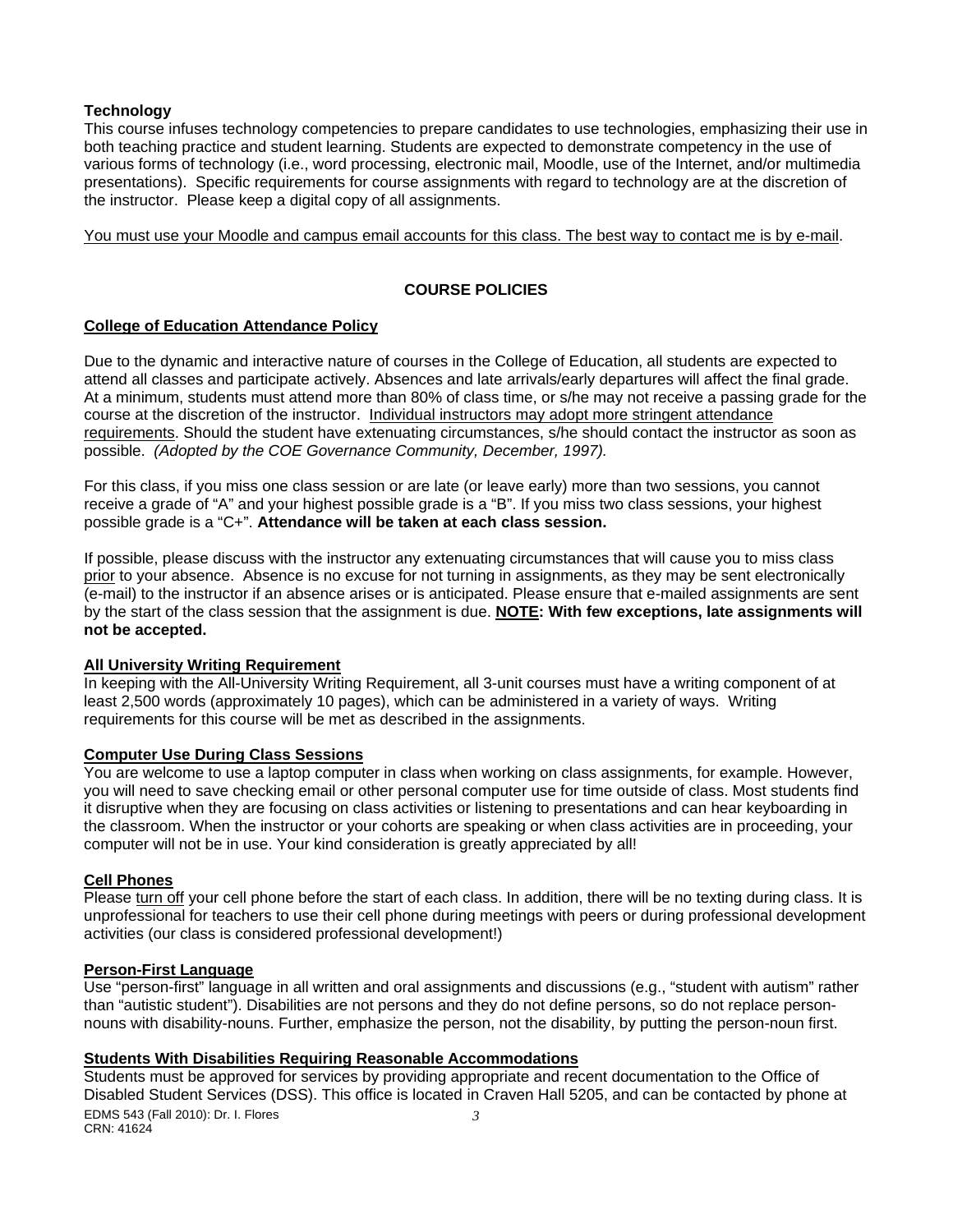(760) 750-4905, or TTY (760) 750-4909. Students authorized by DSS to receive reasonable accommodations should meet with their instructor during office hours or, in order to ensure confidentiality in a more private setting.

## **CSUSM Academic Honesty Policy**

"Students will be expected to adhere to standards of academic honesty and integrity, as outlined in the Student Academic Honesty Policy. All written work and oral presentation assignments must be original work. All ideas/materials that are borrowed from other sources must have appropriate references to the original sources. Any quoted material should give credit to the source and be punctuated with quotation marks. Students are responsible for honest completion of their work including examinations. There will be no tolerance for infractions. If you believe there has been an infraction by someone in the class, please bring it to the instructor's attention. The instructor reserves the right to discipline any student for academic dishonesty in accordance with the general rules and regulations of the university. Disciplinary action may include the lowering of grades and/or the assignment of a failing grade for an exam, assignment, or the class as a whole."

Incidents of Academic Dishonesty will be reported to the Dean of Students. Sanctions at the University level may include suspension or expulsion from the University.

# **Plagiarism**

As an educator, it is expected that each student will do his/her own work, and contribute equally to group projects and processes. Plagiarism or cheating is unacceptable under any circumstances. If you are in doubt about whether your work is paraphrased or plagiarized, see the Plagiarism Prevention for Students website http://library.csusm.edu/plagiarism/index.html. If there are questions about academic honesty, please consult the University catalog.

# **STUDENT LEARNING OUTCOMES**

## **Teacher Performance Expectation (TPE) Competencies**

The course objectives, assignments, and assessments have been aligned with the CTC standards for the Multiple Subject, Credential. This course is designed to help teachers seeking a California teaching credential to develop the skills, knowledge, and attitudes necessary to assist schools and district in implementing effective programs for all students. The successful candidate will be able to merge theory and practice in order to realize a comprehensive and extensive educational program for all students.

# **Teacher Performance Expectation (TPE) Competencies:**

## **Primary Emphases**:

- TPE 1a-Subject Specific Pedagogical Skills for MS Teaching (Mathematics)
- TPE 2-Monitoring Student Learning During Instruction

## **Secondary Emphases**:

- TPE 3-Interpretation and Use of Assessments
- TPE 4-Making Content Accessible
- TPE 5-Student Engagement
- TPE 6a-Developmentally Appropriate Practices in Grades K-3
- TPE 6b-Developmentally Appropriate Practices in Grades 4-8
- TPE 6d- Developmentally Appropriate Teaching Practices for Special Education: Teaching the Special Education Population in the General Education Environment
- TPE 7-Teaching English Learners
- TPE 8-Learning About Students
- TPE 9-Instructional Planning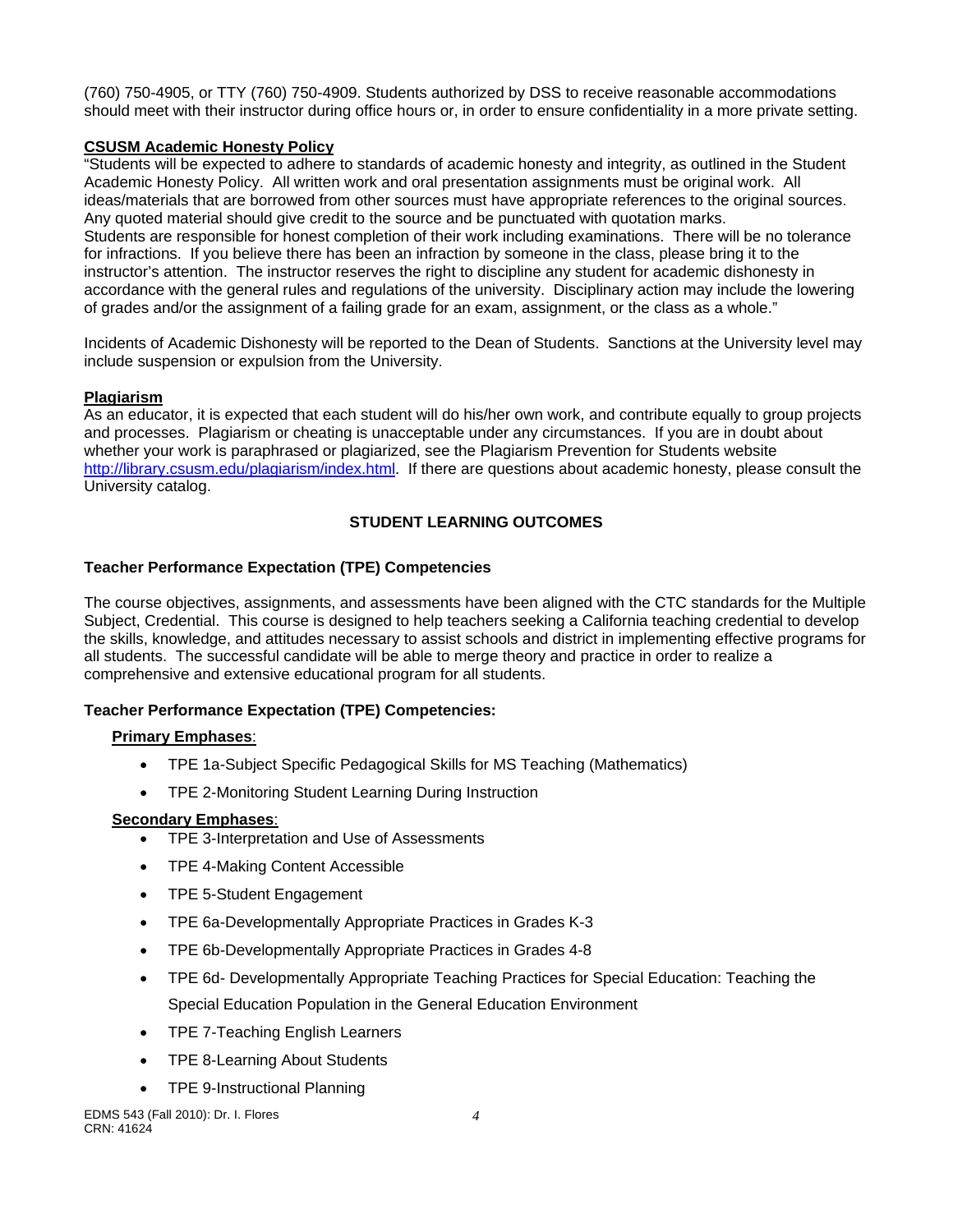- TPE 10-Instructional Time
- TPE 11-Social Environment
- TPE 13-Professional Growth

## **California Teacher Performance Assessment (CalTPA)**

Beginning July 1, 2008 all California credential candidates must successfully complete a state-approved system of teacher performance assessment (TPA), to be embedded in the credential program of preparation. At CSUSM, this assessment system is called the CalTPA or the TPA for short.

To assist your successful completion of the TPA a series of informational seminars are offered over the course of the program. TPA related questions and logistical concerns are to be addressed during the seminars. Your attendance to TPA seminars will greatly contribute to your success on the assessment.

Additionally, COE classes use common pedagogical language, lesson plans (lesson designs), and unit plans (unit designs) in order to support and ensure your success on the TPA and more importantly in your credential program.

The CalTPA Candidate Handbook, TPA seminar schedule, and other TPA support materials can be found on the COE website: http://www.csusm.edu/coe/CalTPA/CalTPA.html

## **COURSE REQUIREMENTS/ASSIGNMENTS**

Each written assignment is expected to have a clear organizational presentation and be free of grammar, punctuation and spelling errors. There will be a reduction in points for the above mentioned errors. Late assignments will not be accepted. Prepare carefully for class, be ready to discuss readings and assignments thoughtfully and actively participate in all class activities. Note the Description of Exemplary Students in this syllabus (p. 6).

|    | 1. Active Participation and Collaboration (all or nothing credit given)                                 | 10% |
|----|---------------------------------------------------------------------------------------------------------|-----|
| 2. | Reading Accountability: Reflection Papers, Classroom Activities and Forum<br><b>Discussion Postings</b> | 15% |
| 3. | <b>Student Math Interviews</b>                                                                          | 15% |
| 4. | Mathematical Lesson Design and Mathematical Resources List                                              | 35% |
| 5. | Mathematical Lesson Implementation and Videotape                                                        | 5%  |
| 6. | Mathematics Learning Activity (Small Group)                                                             | 10% |
| 7. | <b>Problem Solving Activities and Postings</b>                                                          | 10% |

## **DESCRIPTIONS OF ASSIGNMENTS**

The relative weight for each assignment is indicated as a percentage of the total course grade.

*Detailed assignment guidelines and scoring rubrics will be provided. The course calendar/topics schedule is attached to this syllabus.*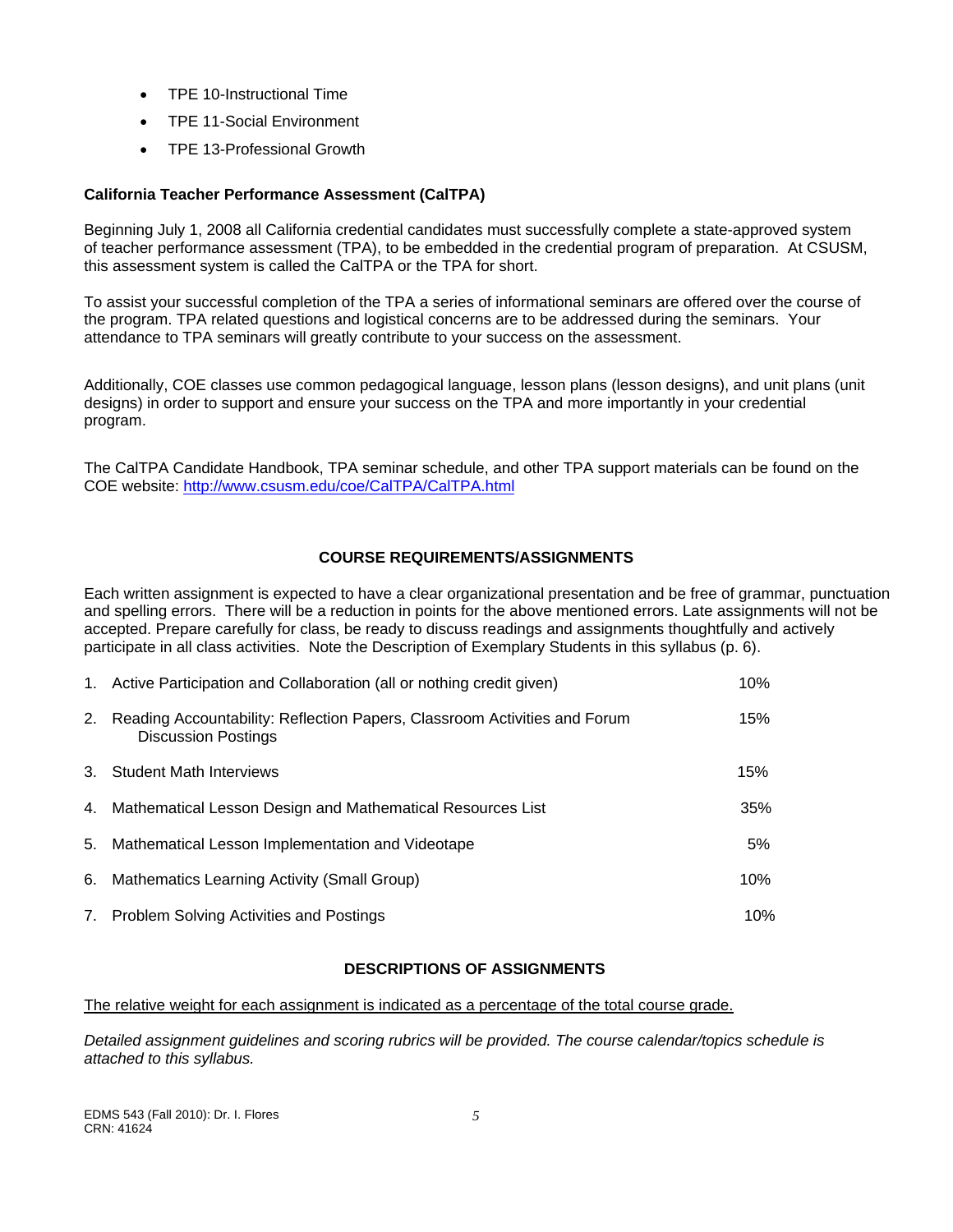#### **Active Participation and Collaboration (10%) - Individual**

Defined as actively engaging and contributing in all class discussions and activities, students will be evaluated daily. You are expected to actively participate in discussions, group work, presentations, and hands-on activities throughout the course. A positive professional disposition includes a willingness to consider and discuss new ideas objectively and to exhibit curiosity, perseverance and seriousness about improving oneself as a teacher. All students are expected to exhibit professional behavior and demeanor at all times. All or nothing credit is given for this course component.

# **Reading Accountability: Reflection Papers and Classroom Activities (15%) – Individual**

Each week students will either:

- 1) Write a "meaningful" reflection paper based on (a) the text material assigned to be read for that week OR (b) a response to a writing prompt based on the text readings OR, (c) a pressing issue in mathematics education per the instructor's guidelines.
- 2) Engage in classroom activities that are designed for students to demonstrate their understanding of the text readings

Each reflection paper and classroom activity will be worth 10 points. Reflection papers should be one full page in length (use an "11" font, line spacing of 1.5, with **only** your name and class session number as a heading on the same line). Each paper should clearly articulate your thoughts **on the assigned readings or prompts** and how you might **specifically apply** what you learned to the mathematics classroom. Please do not repeat verbatim or quote from the readings. **Other written assignments may be given that will substitute the written reflection but not the reading assignment.** These will require more than 1 page in length.

### **Student Math Interviews (15%) - Individual Write-ups**

 *Interviewing Guidelines* and *Student Math Interviews* . You will conduct two different student interviews based on questions provided in class. Each interview is worth 10 points. For each interview, you will pose mathematical problems to any one student at a predetermined grade level. The purpose is to get you to begin thinking about students' mathematical understanding, to learn how to effectively pose questions, interpret the meaning of students' responses, and to provide you with an opportunity to interact with students. For each interview, you need to submit a report of no more than two pages (11" font, line spacing of 1.5). Please include the child's written work. You may work with a peer in the interviewing process, but each needs to write his/her own report. The following two documents can be found under "Resources" in Moodle:

#### **Mathematical Lesson Design (30%) – Partner or Small Group**

The purpose of this assignment is to help you learn how to design effective mathematical activities and lessons and to provide an opportunity for you to practice teaching mathematics. Working in small groups of 2-3 members, your team will design one standards-based lesson (approximately 35-40 minutes in length) that you will present in an elementary school class.

In your lesson, you must use manipulatives, and the lesson must be differentiated. Your lesson activity must be reform-minded, hands-on, cognitively challenging, contain differentiated instruction, focus on students' mathematical thinking, AND provide the opportunity for you to gather evidence of student learning (ie, student work that you can assess). No Bingo games for your lesson activity! *You will present your lesson to the cohort with full participation from your peers.* 

A draft of the lesson should be submitted for review before the lesson is taught to students. A lesson design exemplar is available for this assignment on the Moodle web site under "Course Resources and Documents". In addition, more specific details and guidelines will be given in class. The lesson design template is attached to this syllabus.

## **Mathematical Resources List (5%) - Partner or Small Group**

You will compile a resources list related to the mathematical topic of your lesson design. The purpose is to investigate what information is available that relates to your mathematical topic**,** to compile a thorough, effective list of such resources to demonstrate evidence that you are able to provide students with access to a balanced and comprehensive mathematics curriculum. More specific details will be given in class and posted to Moodle. EDMS 543 (Fall 2010): Dr. I. Flores *6* 

CRN: 41624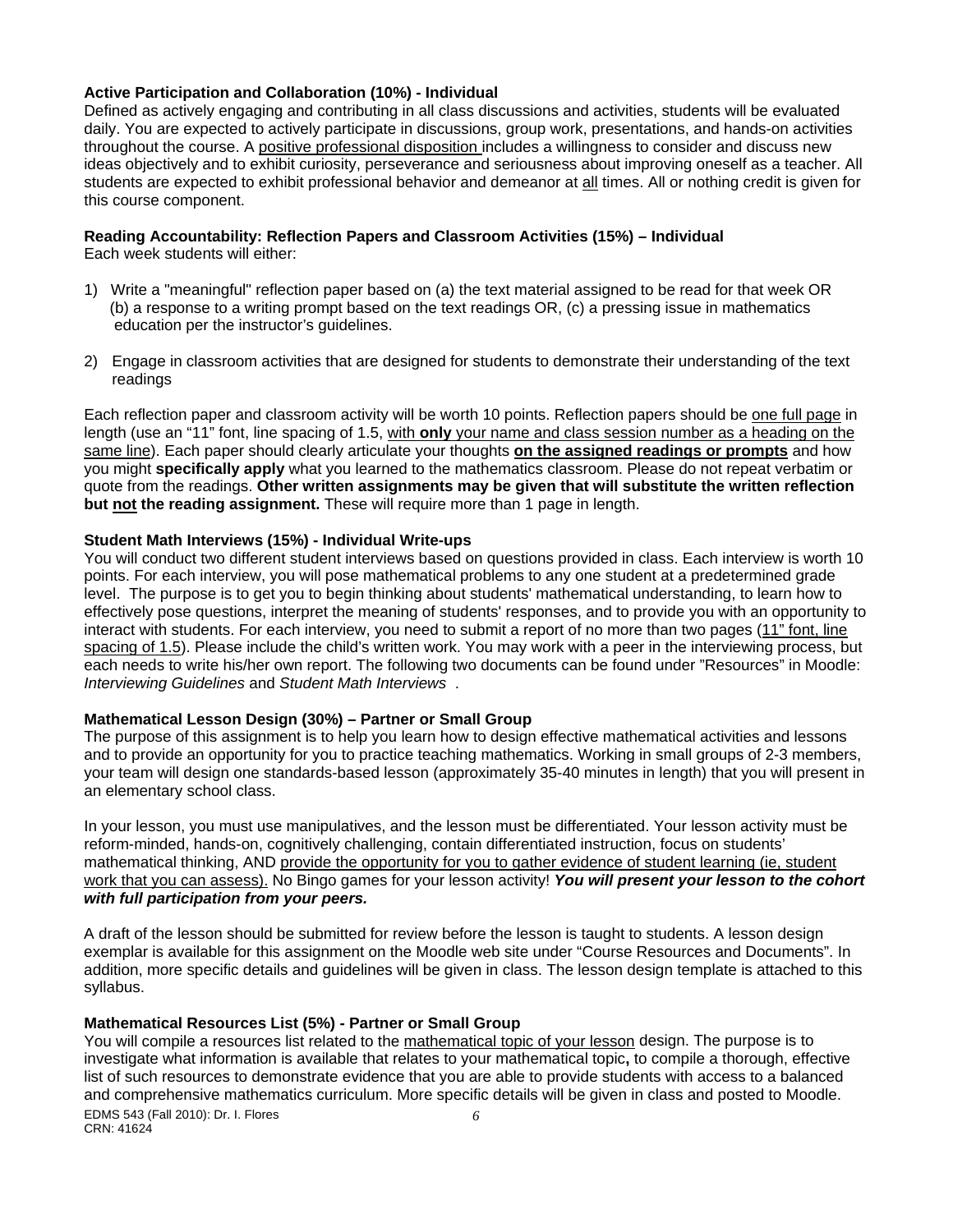### **Mathematics Learning Activity (10%) (small collaborative groups)**

You will be assigned to a group of 3 class members, and the group will be assigned a mathematical topic in the elementary school curriculum K-5 as well as to a specific grade level. Your group needs to plan/design ONE 10- 15 minute learning activity in the assigned topic, and then teach the activity in our EDMS 543 class (see course schedule). Your activity requires ALL students in your cohort to participate. This is NOT a demonstration. The activity you select MUST engage students in relational learning and critical thinking (NO Bingo games!). In addition, you need to write a detailed description of the learning activity, provide teaching tips for your activity, and indicate how you will differentiate instruction in your MLA for (a) ELs, (b) one special need of your choice, and (c) early finishers. Your activity will be posted on the appropriate Moodle link (TBA) where all of your cohort's math learning activities will be available for your future teaching.

### **Mathematical Learning Activity (MLA) Implementation (5%) – Individual**

You will implement and videotape your MLA to a group of students (may be a small group) in the grade level assigned to your group. On the day your MLA topic is due in EDMS 543 (see schedule of topics in course syllabus), one person from your group will volunteer to show their videotaped activity to the cohort and the remaining group members will describe the results of their MLA implementation to the cohort.

### **Problem Solving Activities (10%)**

You and a partner will be assigned two mathematical problems/tasks that require analytical thinking and strategic planning to solve. Each problem and the strategies used to solve them are to be written out and explained as though you were explaining to another peer. Please make sure you provide an alternative way to solve each problem (two people are working on each problem, so it's very possible to solve problems in more than one way). Once the problems are solved, you are to upload both problems to Moodle (place to be posted will be given on the website and in class) for me to assess and for your peers to have access to. Each problem is worth 5% of the total course grade. Problems will be assessed on: detail of solution, clarity of explanation, and a correct solution. Partial credit may be given depending on whether your strategy explanation makes sense, is reasonable and is on the correct path to accurate solution.

| <b>GRADING SCALE:</b> Grades for this course will be based on the following grading scale: |                                                                                        |                                                     |  |  |
|--------------------------------------------------------------------------------------------|----------------------------------------------------------------------------------------|-----------------------------------------------------|--|--|
|                                                                                            | $A = 93\% - 100\%$ $A = 90\% - 92\%$                                                   | $B+ = 87\% - 89\%$ B = 83\% - 86 \% B - 80\% - 82\% |  |  |
|                                                                                            |                                                                                        |                                                     |  |  |
|                                                                                            | $C_+ = 77\%$ - 79% $C = 73\%$ - 76 % $C_+ = 70\%$ -72% $D = 60\%$ - 69% $F =$ below 60 |                                                     |  |  |

## **Exemplary "A" Students:**

- Demonstrate serious commitment to their learning, making full use of the learning opportunities available and searching out the implications of their learning for future use.
- Complete all assignments thoroughly and thoughtfully toward the goal of developing in-depth math projects.
- Make insightful connections between all assignments and their developing overall understanding of mathematical concepts; they continually question and examine concepts in a genuine spirit of inquiry.
- Students show a high level of achievement of course goals.

#### **"B" Students:**

- Simply comply with the course requirements and expectations.
- Complete all assignments, usually thoroughly and thoughtfully.
- Usually connect assignments to their developing overall understanding of mathematical concepts; may be satisfied with accepting their learning as it is received without deeply examining concepts or seeking a higher level of understanding.
- Students show reasonable achievement of course goals.

## **Remember! You are required to maintain a B average (3.0 GPA) in your teacher education courses to receive a teaching credential in the State of California.**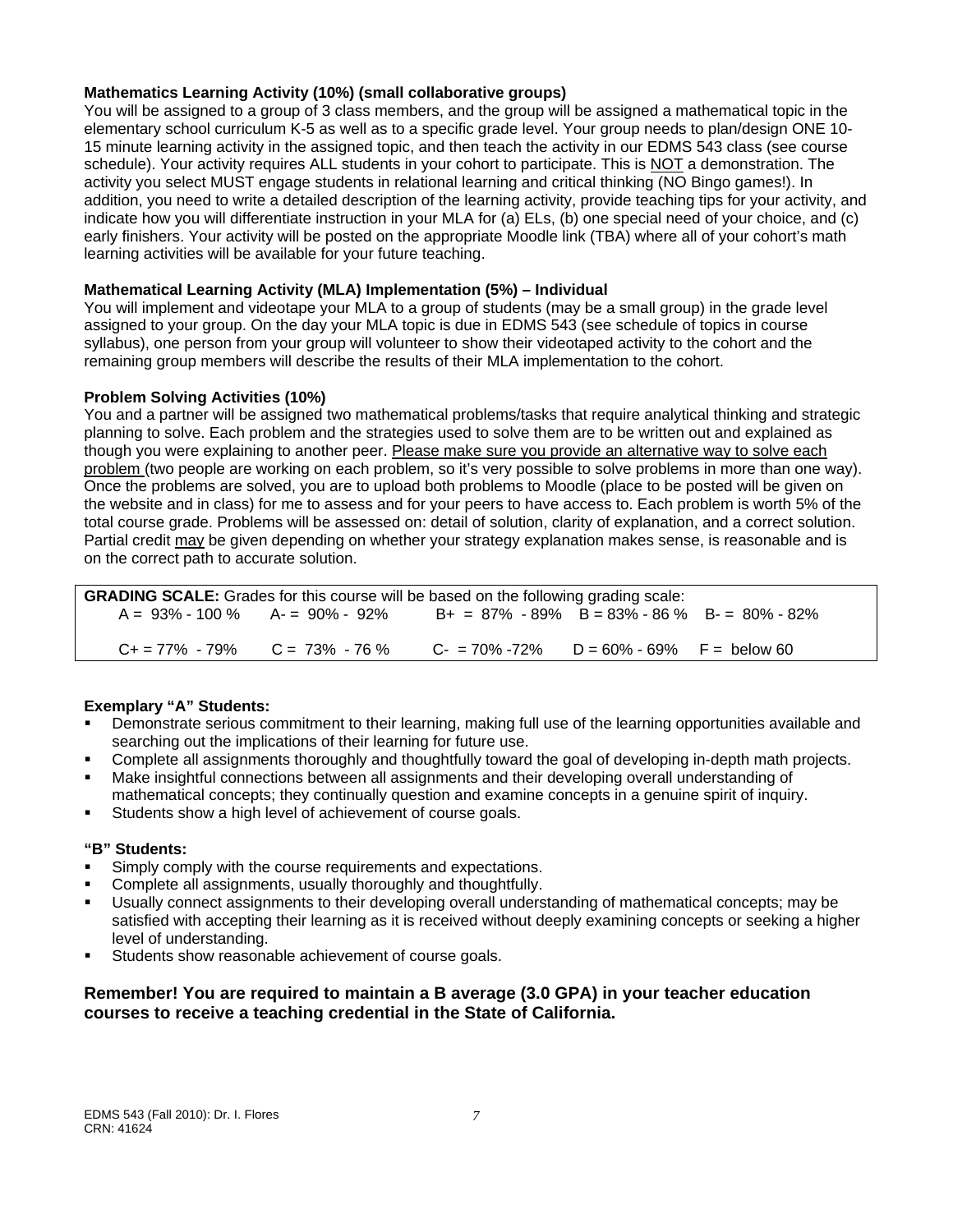| LDIVID J4J                                                                                                                                                      |                                                                                                                                                                                                                            |                                                                                                                                                                                                                          |                                                                                                                                                                                                                                  |                                                                                                                                                                                                                                 |
|-----------------------------------------------------------------------------------------------------------------------------------------------------------------|----------------------------------------------------------------------------------------------------------------------------------------------------------------------------------------------------------------------------|--------------------------------------------------------------------------------------------------------------------------------------------------------------------------------------------------------------------------|----------------------------------------------------------------------------------------------------------------------------------------------------------------------------------------------------------------------------------|---------------------------------------------------------------------------------------------------------------------------------------------------------------------------------------------------------------------------------|
|                                                                                                                                                                 | <b>Developing</b>                                                                                                                                                                                                          | <b>Nearly</b><br><b>Meets</b>                                                                                                                                                                                            | <b>Meets</b>                                                                                                                                                                                                                     | <b>Exceeds</b>                                                                                                                                                                                                                  |
| <b>TPE 1, 1a</b><br>Subject Specific<br>Pedagogical skills<br>for MS Teaching<br>Assignment<br>(Teaching<br>Mathematics in a<br>Multiple Subject<br>Assignment) | Candidates' lesson<br>design and presentation<br>demonstrates little to<br>no understanding of<br>how to teach the state<br>adopted academic<br>content standard in<br>mathematics                                         | Candidates' lesson<br>design and<br>presentation<br>demonstrates some<br>understanding of<br>how to teach the<br>state adopted<br>academic content<br>standard in<br>mathematics                                         | Candidates' lesson<br>design and<br>presentation<br>demonstrates<br>considerable<br>understanding of<br>how to teach the<br>state adopted<br>academic content<br>standard in<br>mathematics                                      | Candidates' lesson<br>design and<br>presentation<br>demonstrates<br>exceptional<br>understanding of<br>how to teach the<br>state adopted<br>academic content<br>standard in<br>mathematics                                      |
| TPE <sub>2</sub><br>Monitoring<br><b>Student Learning</b><br>During Instruction                                                                                 | Candidates' lesson<br>plan and presentation<br>demonstrates little to<br>no understanding of<br>how to monitor student<br>learning and how to<br>effectively make use of<br>this information when<br>teaching.             | Candidates' lesson<br>plan and<br>presentation<br>demonstrates some<br>understanding of<br>how to monitor<br>student learning<br>and how to<br>effectively make<br>use of this<br>information when<br>teaching.          | Candidates' lesson<br>plan and<br>presentation<br>demonstrates<br>considerable<br>understanding of<br>how to monitor<br>student learning and<br>how to effectively<br>make use of this<br>information when<br>teaching.          | Candidates' lesson<br>plan and<br>presentation<br>demonstrates<br>exceptional<br>understanding of<br>how to monitor<br>student learning and<br>how to effectively<br>make use of this<br>information when<br>teaching.          |
| TPE <sub>4</sub><br><b>Making Content</b><br>Accessible                                                                                                         | Candidates' lesson<br>design and presentation<br>will demonstrate little<br>to no understanding in<br>the use of pedagogical<br>strategies that will<br>provide all students<br>access to the<br>mathematics<br>curriculum | Candidates' lesson<br>design and<br>presentation will<br>demonstrate some<br>understanding in<br>the use of<br>pedagogical<br>strategies that will<br>provide all students<br>access to the<br>mathematics<br>curriculum | Candidates' lesson<br>design and<br>presentation will<br>demonstrate<br>considerable<br>understanding in the<br>use of pedagogical<br>strategies that will<br>provide all students<br>access to the<br>mathematics<br>curriculum | Candidates' lesson<br>design and<br>presentation will<br>demonstrate<br>exceptional<br>understanding in the<br>use of pedagogical<br>strategies that will<br>provide all students<br>access to the<br>mathematics<br>curriculum |
| TPE 6a, 6b<br>Developmentally<br>Appropriate<br>Teaching<br>Practices - Grades<br>K-3 & 4-8                                                                     | Candidates' lesson<br>design and presentation<br>will demonstrate little<br>to no understanding in<br>the use of<br>developmentally<br>appropriate teaching<br>practices.                                                  | Candidates' lesson<br>design and<br>presentation will<br>demonstrate some<br>understanding in<br>the use of<br>developmentally<br>appropriate<br>teaching practices.                                                     | Candidates' lesson<br>design and<br>presentation will<br>demonstrate<br>considerable<br>understanding in the<br>use of<br>developmentally<br>appropriate teaching<br>practices.                                                  | Candidates' lesson<br>design and<br>presentation will<br>demonstrate<br>exceptional<br>understanding in the<br>use of<br>developmentally<br>appropriate teaching<br>practices.                                                  |
| <b>Lesson Plan</b>                                                                                                                                              | Candidates' lesson<br>plan demonstrates little<br>to no understanding of<br>COE lesson plan<br>format                                                                                                                      | Candidates' lesson<br>plan demonstrates<br>some<br>understanding of<br>COE lesson plan<br>format                                                                                                                         | Candidates' lesson<br>plan demonstrates<br>considerable<br>understanding of<br>COE lesson plan<br>format                                                                                                                         | Candidates' lesson<br>plan demonstrates<br>exceptional<br>understanding of<br>COE lesson plan<br>format                                                                                                                         |

## **Lesson Design and Presentation Assignment**  EDMS 543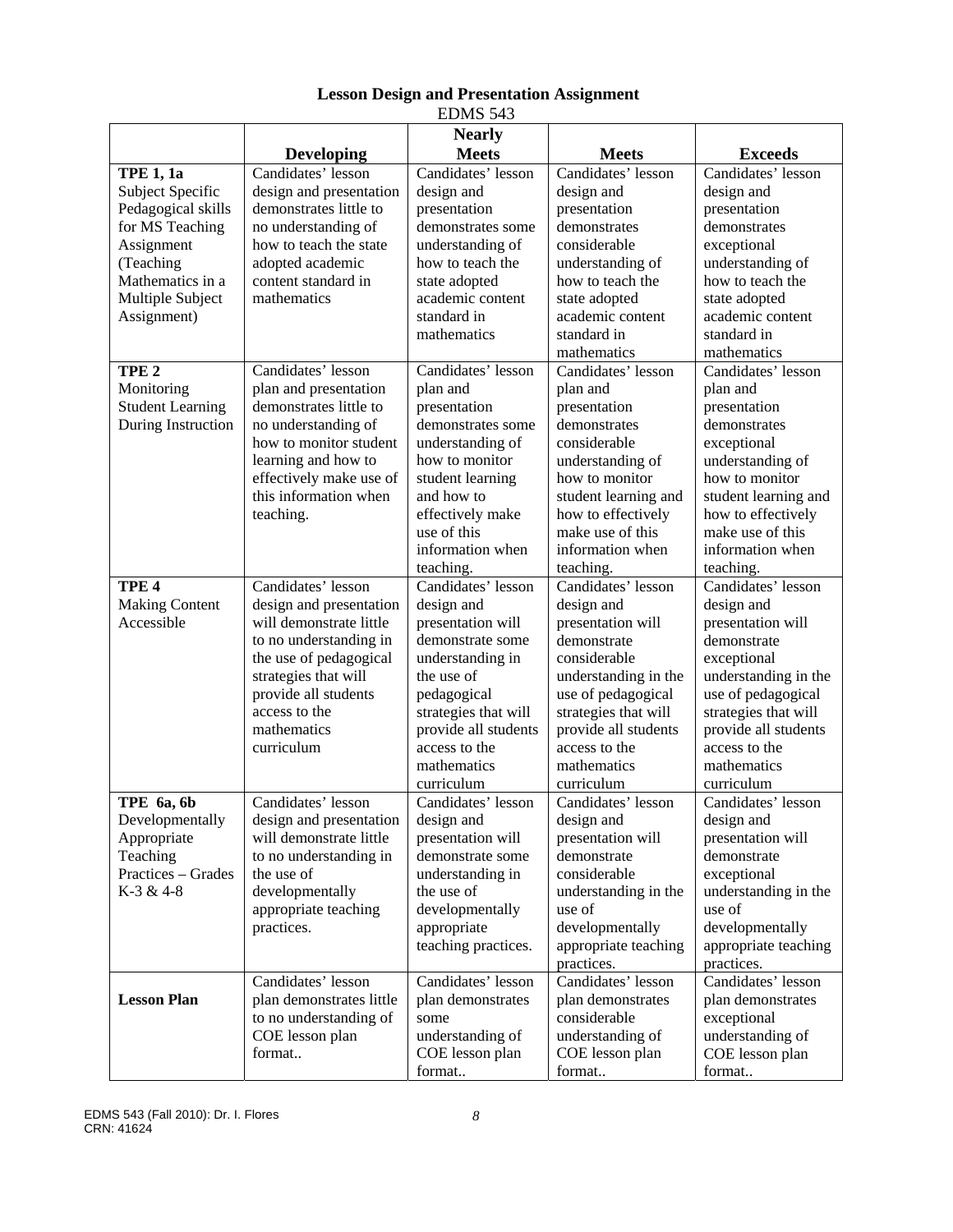Secondary TPE's for this Assignment

- $\triangleright$  TPE 2 Monitoring Student Learning During Instruction
- $\triangleright$  TPE 5 Student Engagement
- $\triangleright$  TPE 9 Instructional Planning
- $\triangleright$  TPE 10 Instructional Time
- $\triangleright$  TPE 11 Social Environment

### **Mathematics Lesson Resources Assignment**  EDMS 543

|                       | 10                   | 15                  | 20                | 25                |
|-----------------------|----------------------|---------------------|-------------------|-------------------|
|                       | <b>Developing</b>    | <b>Nearly Meets</b> | <b>Meets</b>      | <b>Exceeds</b>    |
| TPE <sub>4</sub>      | Candidates'          | Candidates'         | Candidates'       | Candidates'       |
| <b>Making Content</b> | resources and        | resources and       | resources and     | resources and     |
| Accessible            | descriptions will    | descriptions will   | descriptions will | descriptions will |
|                       | demonstrate little   | demonstrate some    | demonstrate       | demonstrate       |
|                       | to no understanding  | understanding of    | considerable      | exceptional       |
|                       | of how               | how instructional   | understanding of  | understanding of  |
|                       | instructional        | resources can help  | how instructional | how instructional |
|                       | resources can help   | provide all         | resources can     | resources can     |
|                       | provide all students | students with       | help provide all  | help provide all  |
|                       | with access to a     | access to a         | students with     | students with     |
|                       | balanced and         | balanced and        | access to a       | access to a       |
|                       | comprehensive        | comprehensive       | balanced and      | balanced and      |
|                       | curriculum.          | curriculum.         | comprehensive     | comprehensive     |
|                       |                      |                     | curriculum.       | curriculum.       |

Secondary TPE's for this Assignment

- $\triangleright$  TPE 1a Subject-Specific Pedagogical Skills for MS Teaching Assignments (Teaching Mathematics in a MS Assignment)
- $\triangleright$  TPE 5 Student Engagement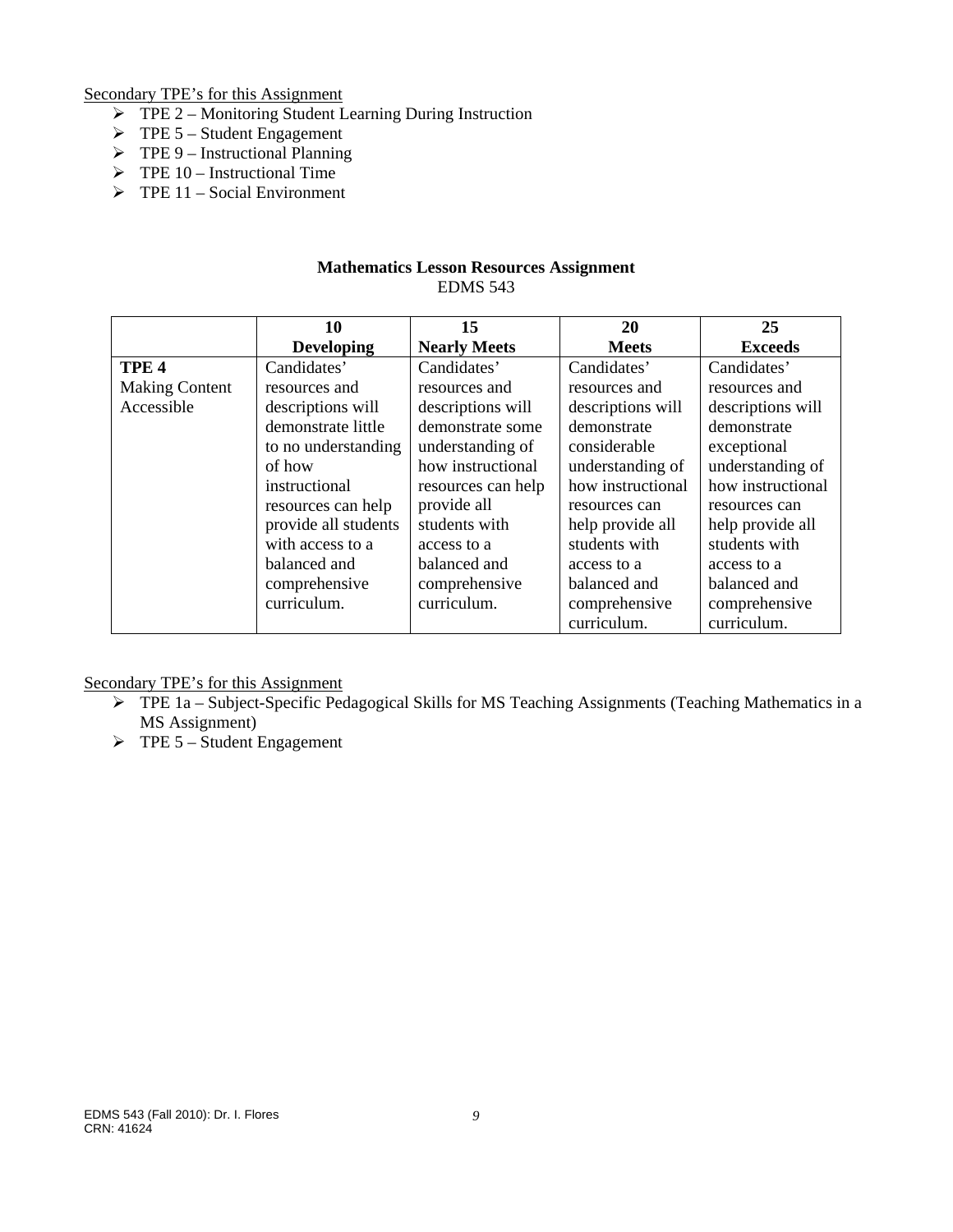|                                     | 1 pts                               | 4 pts                 | 7 pts                     | 10 pts                |
|-------------------------------------|-------------------------------------|-----------------------|---------------------------|-----------------------|
|                                     | <b>Developing</b>                   | <b>Nearly Meets</b>   | <b>Meets</b>              | <b>Exceeds</b>        |
| <b>TPE 1, 1a</b>                    | Candidate's                         | Candidate's           | Candidate's               | Candidate's           |
| Subject Specific                    | assessment and                      | assessment and        | assessment and            | assessment and        |
| Pedagogical                         | recommendations                     | recommendations       | recommendations           | recommendations       |
| skills for MS                       | from the student                    | from the student      | from the student          | from the student      |
| Teaching                            | interview                           | interview             | interview                 | interview             |
| Assignment                          | demonstrates little to              | demonstrates some     | demonstrates              | demonstrates          |
| (Teaching                           | no understanding of                 | understanding of how  | considerable              | exceptional           |
| Mathematics in a                    | how to teach the state              | to teach the state    | understanding of how      | understanding of how  |
| Multiple Subject                    | adopted academic                    | adopted academic      | to teach the state        | to teach the state    |
| Assignment)                         | content standard in                 | content standard in   | adopted academic          | adopted academic      |
|                                     | mathematics                         | mathematics           | content standard in       | content standard in   |
|                                     |                                     |                       | mathematics               | mathematics           |
| TPE <sub>2</sub>                    | Candidate's                         | Candidate's           | Candidate's               | Candidate's           |
| Monitoring                          | assessment and                      | assessment and        | assessment and            | assessment and        |
| <b>Student Learning</b>             | recommendations                     | recommendations       | recommendations           | recommendations       |
| During                              | from the student                    | from the student      | from the student          | from the student      |
| Instruction                         | interview                           | interview             | interview                 | interview             |
|                                     | demonstrates little to              | demonstrates some     | demonstrates              | demonstrates          |
|                                     | no understanding of                 | understanding of how  | considerable              | exceptional           |
|                                     | how to monitor                      | to monitor student    | understanding of how      | understanding of how  |
|                                     | student learning and                | learning and how to   | to monitor student        | to monitor student    |
|                                     | how to effectively                  | effectively make use  | learning and how to       | learning and how to   |
|                                     | make use of this                    | of this information   | effectively make use      | effectively make use  |
|                                     | information when                    | when teaching.        | of this information       | of this information   |
|                                     | teaching.                           |                       | when teaching.            | when teaching.        |
| TPE <sub>3</sub>                    | Candidate                           | Candidate             | Candidate                 | Candidate             |
| Interpretation                      | demonstrates little to              | demonstrates some     | demonstrates              | demonstrates          |
| and Use of                          | no understanding of                 | understanding of how  | considerable              | exceptional           |
| Assessments                         | how to effectively                  | to effectively assess | understanding of how      | understanding of how  |
|                                     | assess students'                    | students' content     | to effectively assess     | to effectively assess |
|                                     | content knowledge                   | knowledge through     | students' content         | students' content     |
|                                     | through the use of                  | the use of student    | knowledge through         | knowledge through     |
|                                     | student interviews.                 | interviews.           | the use of student        | the use of student    |
|                                     |                                     |                       | interviews.               | interviews.           |
|                                     | Candidate's                         | Candidate's           |                           | Candidate's           |
| TPE <sub>4</sub>                    |                                     |                       | Candidate's               |                       |
| <b>Making Content</b><br>Accessible | recommendations<br>from the student | recommendations       | recommendations           | recommendations       |
|                                     |                                     | from the student      | from the student          | from the student      |
|                                     | interview<br>demonstrates little to | interview             | interview<br>demonstrates | interview             |
|                                     |                                     | demonstrates some     |                           | demonstrates          |
|                                     | no understanding in                 | understanding in the  | considerable              | exceptional           |
|                                     | the use of                          | use of pedagogical    | understanding in the      | understanding in the  |
|                                     | pedagogical                         | strategies that will  | use of pedagogical        | use of pedagogical    |
|                                     | strategies that will                | provide all students  | strategies that will      | strategies that will  |
|                                     | provide all students                | access to the         | provide all students      | provide all students  |
|                                     | access to the                       | mathematics           | access to the             | access to the         |
|                                     | mathematics                         | curriculum            | mathematics               | mathematics           |
|                                     | curriculum                          |                       | curriculum                | curriculum            |

Student Interviews Assignment: EDMS 543

Secondary TPE's for this Assignment

 $\triangleright$  TPE 5 – Student Engagement

 $\triangleright$  TPE 6, 6a, 6b – Developmentally Appropriate Practices in Grades K-3 & Grades 4-8.

 $\triangleright$  TPE 8 – Learning about Students and TPE 9 – Instructional Planning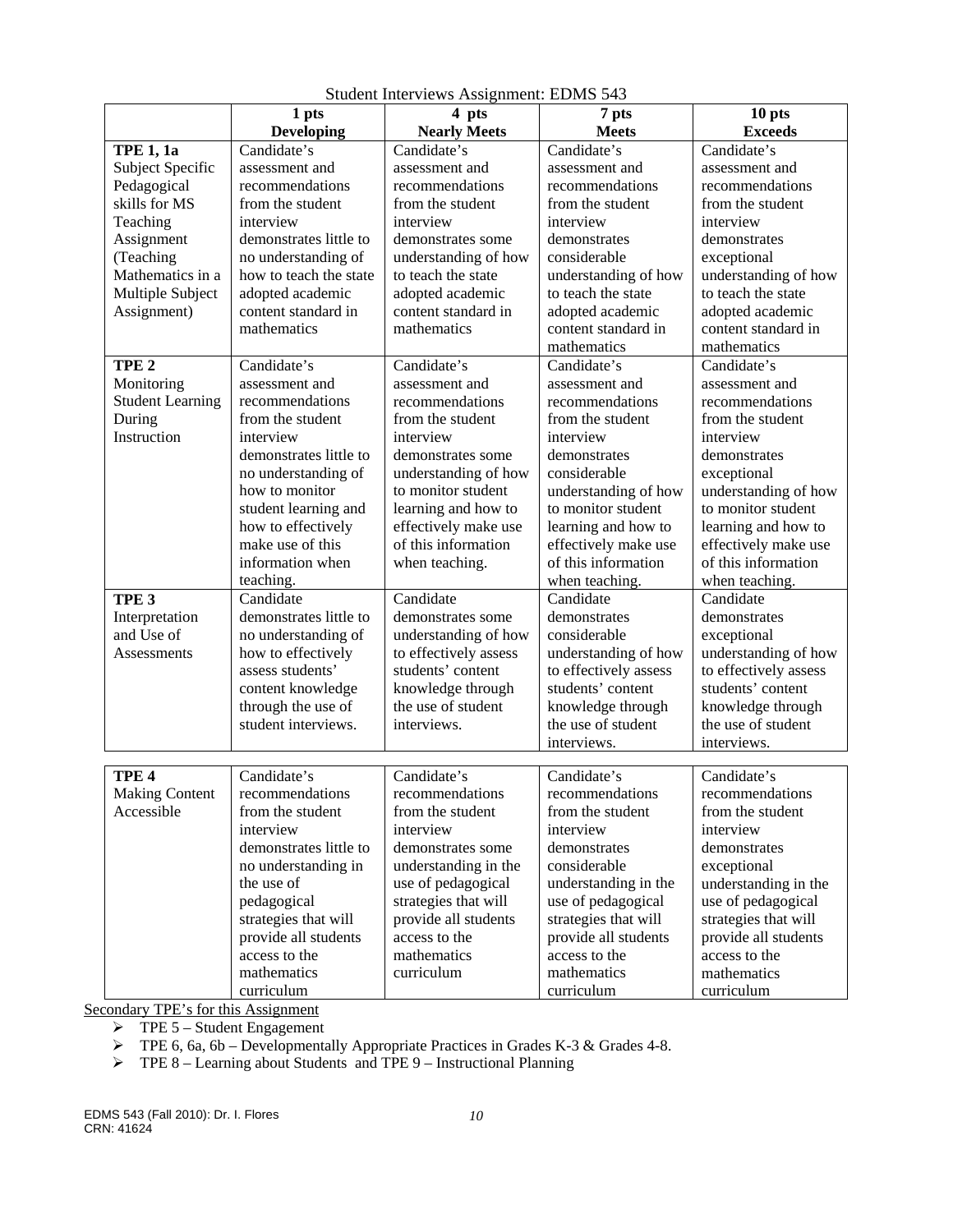#### **Lesson Design Elements**

#### **Elements of the learning experience**

**Lesson Title**: What is the title of your lesson?

**Grade Level:** 

**Content Area:** *Mathematics* 

 **Subject Matter:** *Number Sense, Measurement and Geometry, Algebra and Functions, Statistics, Data Analysis and Probability, Mathematical Reasoning* 

**Time period for the learning experience** *Example: two 30 minute sessions Science* 

**California Mathematics Content Standards**: *State-adopted content standards* 

**Lesson objective(s) based on the content standards**: What do you want students to be able to do as a result of active engagement and learning in your lesson? What do you want students to know when the lesson investigation is finished? Write in complete sentences. Use an action verb and explain how students will demonstrate their new knowledge and understanding.

Example: "The student will demonstrate understanding of \_\_\_\_\_\_\_\_\_\_\_." Or, "The student will be able to

**Mathematical Concept(s):** What are you trying to teach? What big idea(s) is/are the focus of your lesson? Do not say, "The students will **The students** will **result in the student** of  $\mathbf{r}$ ." (That is an objective, not a concept.)

*Example: In the set model for fractions, the whole is understood to be a set of objects and subsets of the whole make up fractional parts.* 

**Class Description -** For the purpose of this assignment, the class description must include English Learners, Special Education students and GATE students. Individualize this section based on your own assigned classroom.

> *Type of class (self contained, subject specific), time of year, general background of students learning in relationship to new learning (challenges and prior learning)*

*English Learners: Special education: GATE student: Regular education:* 

#### **Developmental needs of the students at this age**

\_\_\_\_\_\_\_\_\_\_\_".

*Learning needs and developmental, age-appropriate skills needed by your students based on grade level.* 

**Student Groupings**: *How will you group students for instruction?* 

**Materials/Resources/Technology:** *What does the teacher need? What do the students need? Materials should include lists of supplies that will be needed to present this lesson.* 

## **Assessment Plan**

**Note:** Goals/objectives that will be assessed are based on the content standards and are tied to the Big Idea(s) (concepts) in your lesson.

EDMS 543 (Fall 2010): Dr. I. Flores *11*  CRN: 41624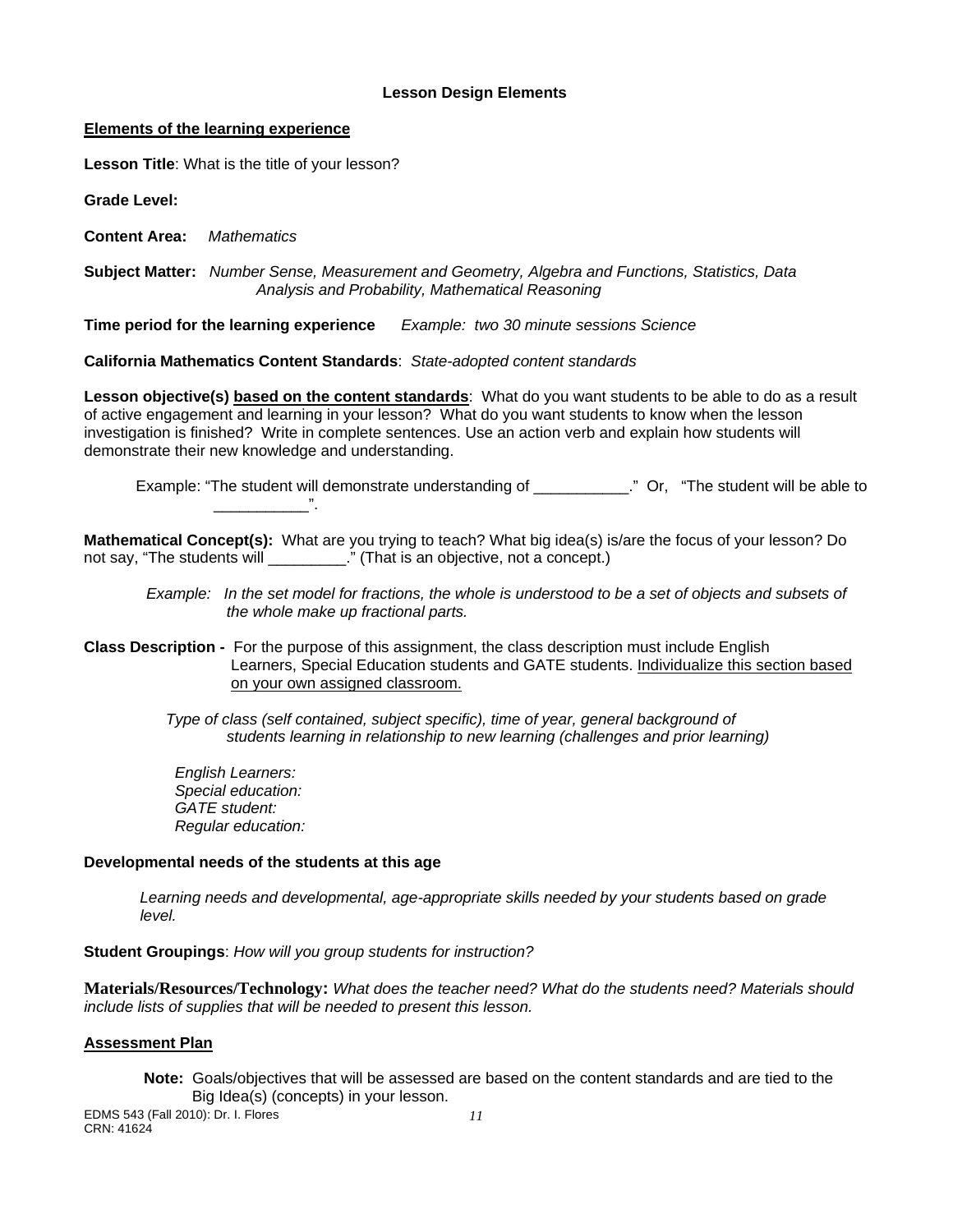*Types of assessment: Prior knowledge (pre assessment), Formative (progress monitoring), Summative (final product)*

 *Description and Purpose of each Assessment Type listed above* 

 *Feedback strategies: How students will be informed of specific successes and challenges?*

 *Description & Purpose of Differentiated/Adapted Assessment Methods for ONE of the following students:* 

- *English Learner*
- *Learner with Special Needs* 
	- *Learning Disability* 
		- *Physical Disability*
- *GATE Student/Advanced Learners/Accelerated Learner*

*How general assessment results will be used to inform instruction:* 

## **Criteria for Assessment**

What benchmark criteria will you use to grade the assessment? How will you know if a student has successfully completed the assessment and accomplished the learning goals? What will they do to show you they have succeeded?

**NOTE:** Criteria are based on the science content standards and the learning goals/objectives in your lesson.

**Lesson Activities**: Address the subject matter lesson objectives (tied to math content standards and developmental needs of the students described.

| <b>Instructional Strategies-</b>                                                                               | <b>Student Activities -</b>                                                                         |
|----------------------------------------------------------------------------------------------------------------|-----------------------------------------------------------------------------------------------------|
| What the teacher does during the instruction.                                                                  | What the students do during the lesson and<br>independent practice.                                 |
| Opening the Lesson/ INTO = Before                                                                              |                                                                                                     |
| Anticipatory Set - How will you motivate and focus                                                             | What will the students do?                                                                          |
| students? What prior knowledge do students need?                                                               |                                                                                                     |
| Process/Steps of Instruction/ THROUGH = During                                                                 | For each of the steps of instruction (what the teacher<br>does), describe what the students will do |
| How will you describe and model skills/tasks?<br>1.<br>How will you explain the mathematical concept(s)?<br>2. |                                                                                                     |
| How will teach to the objective(s)?<br>3.                                                                      |                                                                                                     |
| How will you actively involve all students?<br>4.<br>How will you structure opportunities for the<br>5.        |                                                                                                     |
| students to practice in class with support?                                                                    |                                                                                                     |
| How will you check for students' understanding?<br>6.                                                          |                                                                                                     |
| How will you structure opportunities for the<br>7.                                                             |                                                                                                     |
| students to practice independently?                                                                            |                                                                                                     |
| How will you ensure that the independent practice<br>8.                                                        |                                                                                                     |
| is at the appropriate level of difficulty for the                                                              |                                                                                                     |
| various students?                                                                                              |                                                                                                     |
| Closure: How will you have students summarize<br>9.                                                            |                                                                                                     |
| their learning?                                                                                                |                                                                                                     |
| 10. How will you assess that students have met the<br>learning objectives?                                     |                                                                                                     |
| 11. What will your interventions consist of if the                                                             |                                                                                                     |
| learning objectives are not being met?                                                                         |                                                                                                     |
|                                                                                                                |                                                                                                     |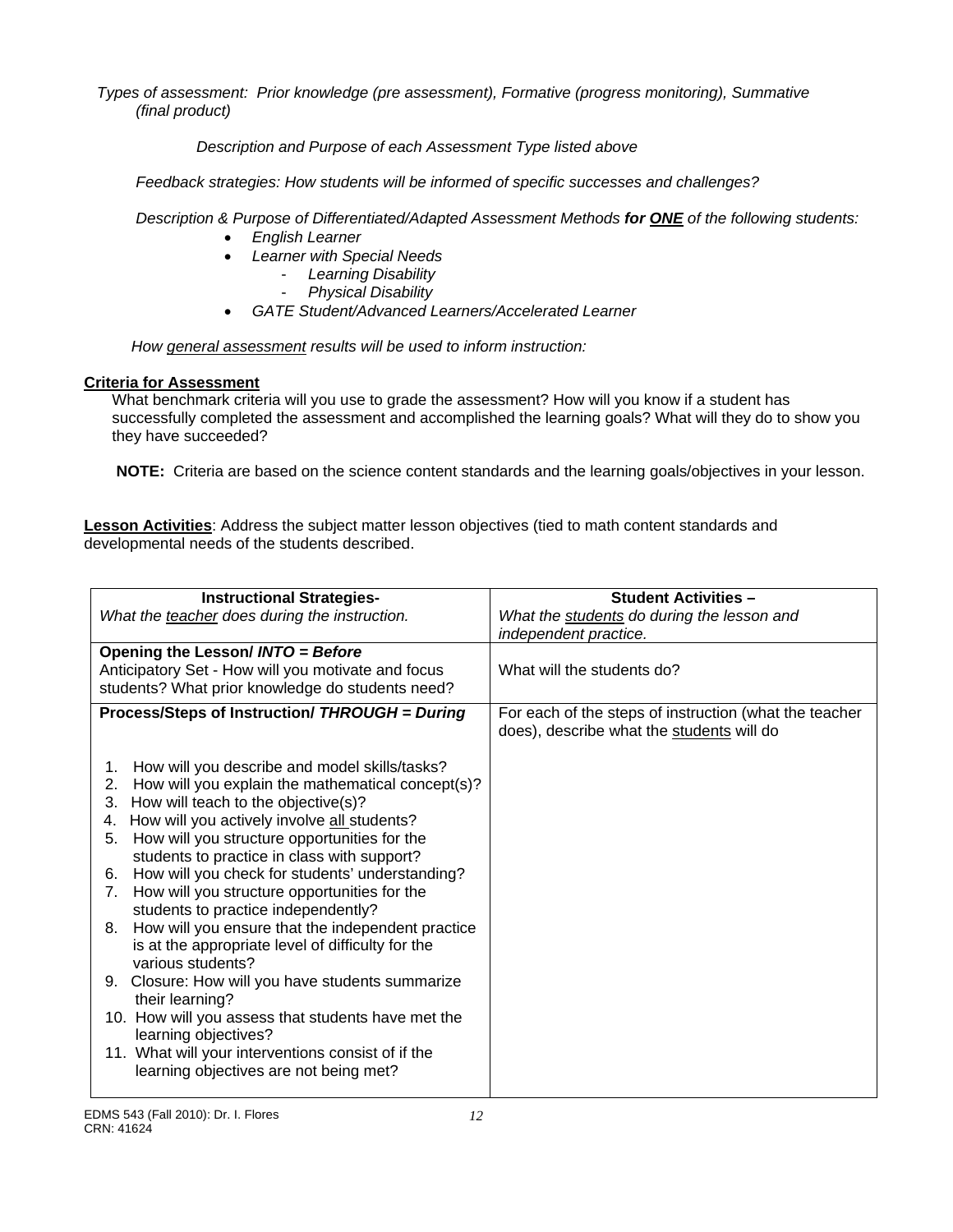## **After the Lesson /***BEYOND = After*

**Transfer:** How will you structure opportunities for What will the students do? students to continue learning/practice and transfer learning after the lesson?

## **Description & Purpose of Differentiated/Adapted Instructional Methods for ONE of the following students:**

- *English Learner*
- *Learner with Special Needs*
	- *Learning Disability*
	- *Physical Disability*
- *GATE Student/Advanced Learners/Accelerated Learner*

#### **Rationale for Instructional Strategies:**

Why are the instructional strategies, student activities and resources appropriate for this class, (based on content and student development)?

#### **Note: A Mathematics Resources List as indicated in this syllabus will be turned in as a separate document.**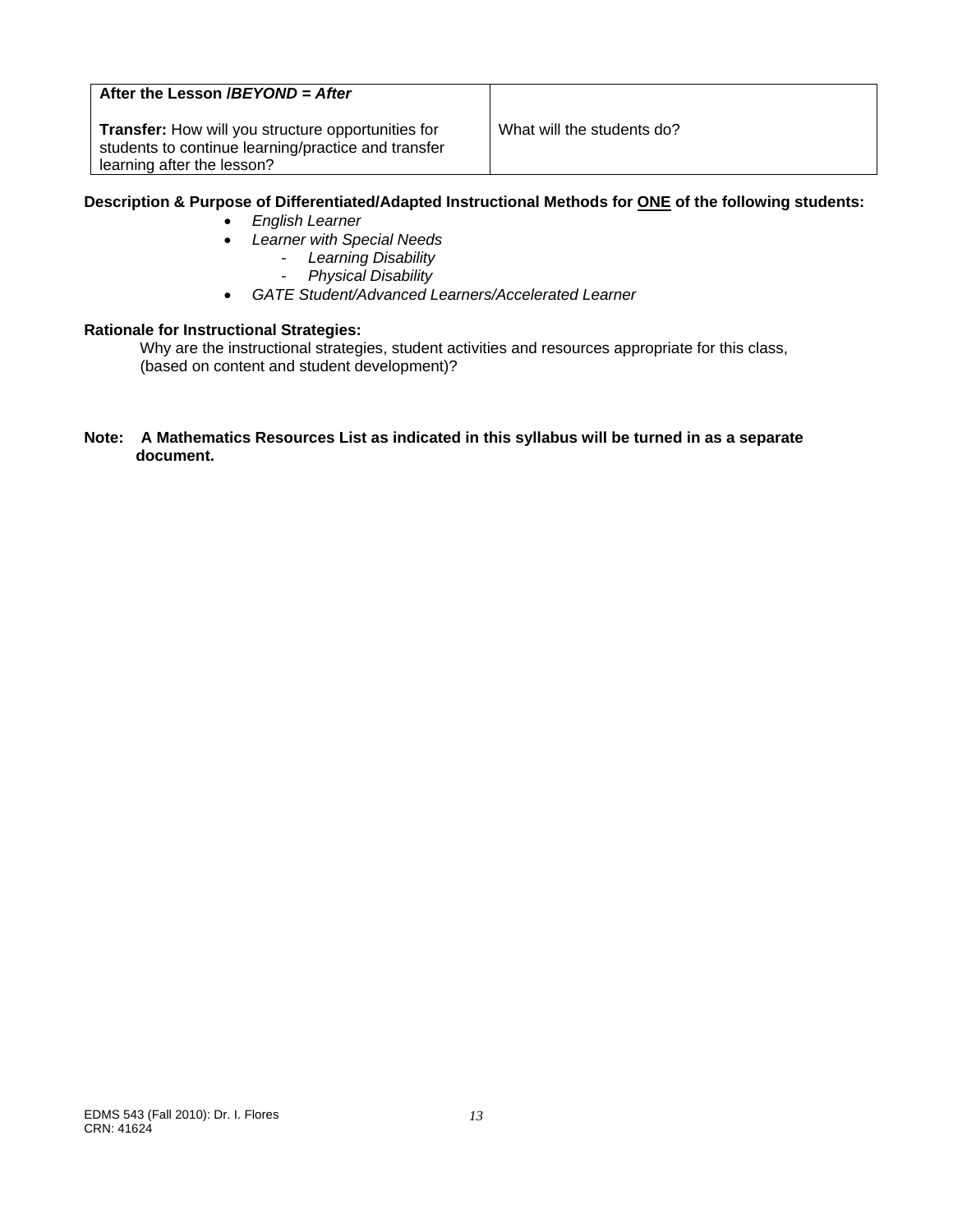**Tentative\* Course Schedule: Fall 2010** 

| <b>DATE</b> | EDMS 543 COURSE TOPICS & ASSIGNMENTS (T)                                                                                                                | <b>READINGS (Text and Other Sources)</b>                 |
|-------------|---------------------------------------------------------------------------------------------------------------------------------------------------------|----------------------------------------------------------|
| 8/31/10     | Introduction to Mathematics Education                                                                                                                   | 1- Teaching Mathematics in the Era of the                |
|             | What doe it mean to "do mathematics"? (Big picture)                                                                                                     | <b>NCTM</b> Standards                                    |
|             | Characteristics of Effective Classrooms: Overview of Instructional Practices                                                                            | 2 - Exploring What It Means to Know and Do               |
|             | Developing understanding-How do kids learn?                                                                                                             | Mathematics                                              |
|             | Problem solving in the mathematics classroom                                                                                                            | 3 - Teaching Through Problem Solving                     |
|             | <b>Overview of Mathematics Content Standards for CA Public Schools</b>                                                                                  |                                                          |
| 9/07/10     | <b>Lesson Planning</b>                                                                                                                                  | 4 - Planning in the Problem- Based Classroom             |
|             | - Conceptual vs. procedural knowledge                                                                                                                   |                                                          |
|             | - Introduction to Cognitively Guided Instruction (CGI)                                                                                                  |                                                          |
|             | - Assessment – Connecting instruction to assessment                                                                                                     | 5 - Building Assessment into Instruction                 |
|             | <b>Student Math Interviews</b>                                                                                                                          |                                                          |
| ***         | <b>Group presentations of assigned standards</b>                                                                                                        |                                                          |
| 9/14/10     | Special Populations: Creating Inclusive Mathematics Classrooms                                                                                          | 6 - Teaching Mathematics Equitably to                    |
|             |                                                                                                                                                         | All Children                                             |
|             | Article summary/critique on Math and Special Populations due                                                                                            | Journal article on math & special needs                  |
|             | Number Sense I: What it means and how we can help children develop it.                                                                                  | 8 - Developing Early Number Concepts<br>and Number Sense |
| 9/21/10     | PRACTICE INTERVIEW DUE<br><b>Number Sense II:</b>                                                                                                       | 9 - Developing Meanings for the Operations               |
|             | Classification of word problems for addition, subtraction, multiplication,                                                                              |                                                          |
|             | and division.                                                                                                                                           |                                                          |
|             | Constructing efficient mental tools for fact mastery.                                                                                                   | 10 - Helping Children Master the Basic Facts             |
|             | <b>Number Sense III:</b>                                                                                                                                |                                                          |
|             | How do we promote understanding of place value?                                                                                                         | 11 – Developing Whole-Number Place-Value                 |
|             | <b>Place Value Interview due</b><br><b>Place Value Learning Activities</b>                                                                              | Concepts                                                 |
| 9/28/10     | Number Sense IV:                                                                                                                                        | 12 - Developing Strategies for Whole Number              |
|             | Developing flexible methods of computation/mental strategies/estimation                                                                                 | Computation                                              |
|             | Error Patterns in Computation                                                                                                                           |                                                          |
| $***1$      | Add/Subtraction OR Multiplication/Division classroom presentation                                                                                       |                                                          |
|             | (Number Sense)                                                                                                                                          |                                                          |
|             | Addition/Subtraction OR Multiplication/Division interview due (turn in                                                                                  | 14 - Algebraic Thinking: Generalizations,                |
|             | <b>Add/Sub &amp; Multip/Div Learning Activities</b><br>only one interview)                                                                              | Patterns, and Functions                                  |
|             | Algebraic Reasoning and Functions - Exploring patterns, variables and                                                                                   | 23 - Developing Concepts of Exponents,                   |
|             | equations.                                                                                                                                              | Integers, and Real Numbers                               |
| $***2$      | Algebra classroom presentation                                                                                                                          |                                                          |
|             | Algebra interview due<br><b>Algebra Learning Activities</b>                                                                                             |                                                          |
| 10/05/10    | Fractions I:                                                                                                                                            | 15 - Developing Fraction Concepts                        |
| ***3        | Constructing understanding of fractions; fraction computation<br>Fraction classroom presentation #1 (grades K-4 lesson choice)                          | 16 - Developing Strategies for Fraction<br>Computation   |
|             | <b>Fractions interview due</b><br><b>Fractions Learning Activities (K-4)</b>                                                                            |                                                          |
|             | <b>Fractions II:</b><br><b>Fractions Learning Activities (5-8)</b>                                                                                      | 17 – Developing Concepts of Decimals and                 |
| $***4$      | Fraction classroom presentation #2 (grades 5-8 lesson choice)                                                                                           | Percents                                                 |
|             |                                                                                                                                                         | 18 – Proportional Reasoning                              |
| 10/12/10    | Measurement - Customary and metric system                                                                                                               | 19 - Developing Measurement Concepts                     |
| $***5$      | <b>Measurement classroom presentation</b>                                                                                                               |                                                          |
|             | <b>Measurement interview due</b><br><b>Measurement Learning Activities</b>                                                                              |                                                          |
|             | Geometry – Developing geometric reasoning and spatial sense                                                                                             | 20 - Geometric Thinking and Geometric                    |
| $***6$      | <b>Geometry classroom presentation</b>                                                                                                                  | Concepts                                                 |
|             | <b>Geometry interview due</b><br><b>Geometry Learning Activities</b>                                                                                    |                                                          |
| 10/19/10    | Probability & Data Analysis - Developing meaningful experiences in                                                                                      | 21 – Developing Concepts of Data Analysis                |
|             | gathering and displaying statistical data.                                                                                                              |                                                          |
|             | Exploring concepts of chance, simple and independent events.                                                                                            | 22 – Exploring Concepts of Probability                   |
| $***7$      | Probability & Data Analysis classroom presentation                                                                                                      |                                                          |
|             | Probability & Data Analysis interview due                                                                                                               |                                                          |
|             | <b>Probability Learning Activities</b>                                                                                                                  |                                                          |
|             | Assessment - This competency will be infused throughout the course. Use                                                                                 | 5 - Building Assessment into Instruction                 |
|             | this chapter as one reference for planning instruction.                                                                                                 |                                                          |
|             | Technology - This competency will be infused throughout the course. Use                                                                                 | 7 - Using Technology to Teach Mathematics                |
|             | this chapter as an ongoing reference.<br>* NOTE: While this syllabus is carefully planned it may be modified or adjusted at any time in response to the |                                                          |

**\* NOTE: While this syllabus is carefully planned, it may be modified or adjusted at any time in response to the learning needs of the class.** 

EDMS 543 (Fall 2010): Dr. I. Flores *14*  CRN: 41624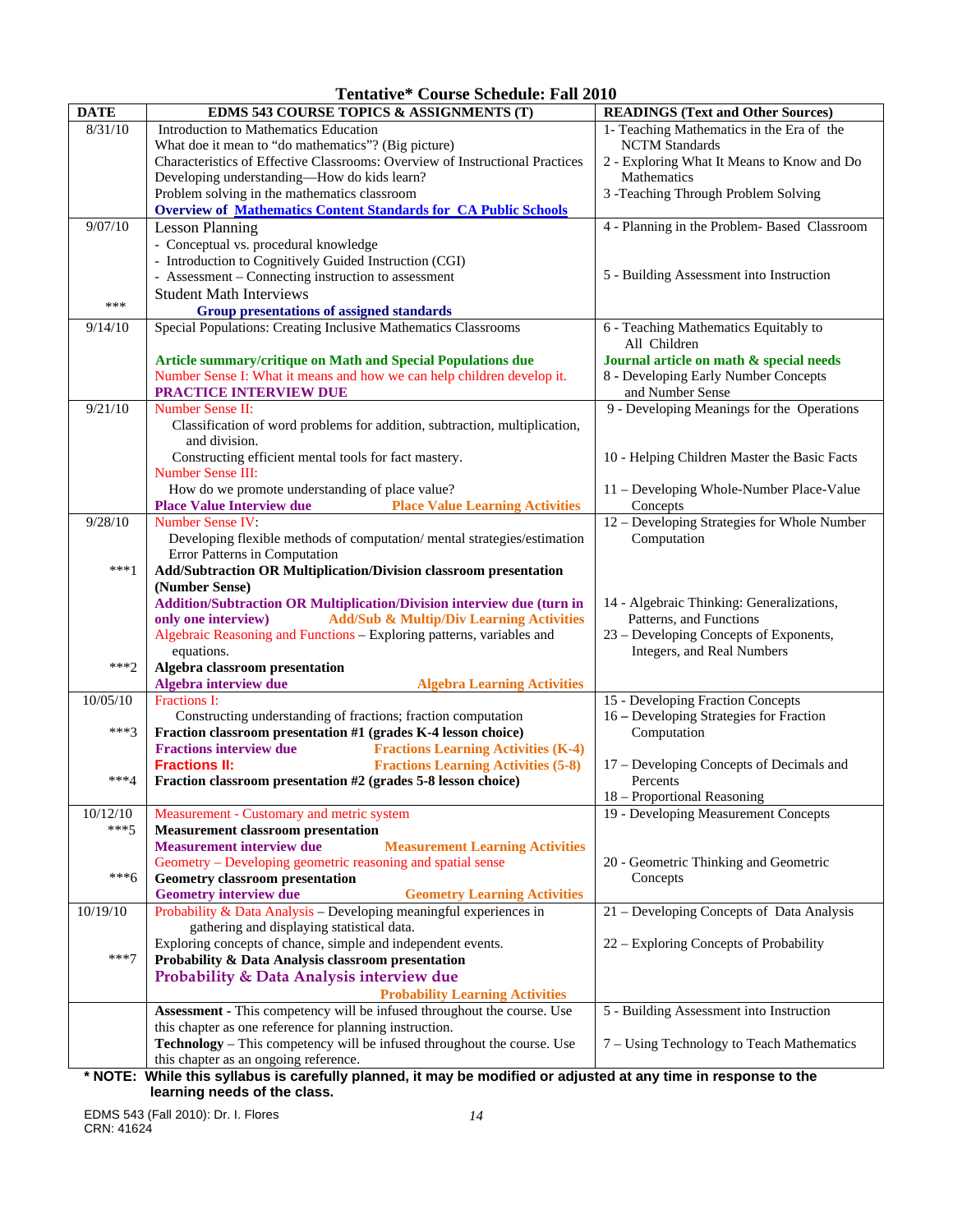## **PROBLEM-BASED THREE-PART LESSON INSTRUCTIONAL MODEL**

Problem-centered teaching opens the mathematics classroom to exploring, conjecturing, reasoning, and communication. This model is very different from the "transmission" model in which teachers tell students facts and demonstrate procedures and then students memorize the facts and practice the procedures. This model looks at instruction in three phases: launching, explore, and summary.

## **Launch**

In the first phase, the teacher launches the problem with the whole class. This involves helping students understand the problem setting, the mathematical context, and the challenge. The following questions can help the teacher prepare for the launch:

- . What are students expected to do?
- What do the students need to know to understand the context of story and the challenge of the problem?
- What difficulties can I foresee for students?
- How can I keep from giving away too much of the problem?

The launch phase is also the time when the teacher introduces new ideas, clarifies definitions, reviews old concepts, and connects the problem to past experiences of the student. It is critical that, while giving students a clear picture of what is expected, the teacher leaves the potential of the task intact. He or she must be careful not to tell too much and lower the challenge of the task to something routine or to cut off the rich array of strategies that may evolve from an open launch of the problem.

## **Explore**

In the explore phase, students work individually, in pairs, in small groups, or occasionally as a whole class to solve the problem. As they work, they gather data, share ideas, look for patterns, make conjectures, and develop problem-solving strategies. It is inevitable that students will exhibit variation in their progress. The teacher's role during this phase is to move about the classroom, to observe individual performance, and to select specific student work samples to be shared during the summary phase. The teacher helps students persevere in their work and differentiate their work by asking appropriate questions and providing confirmation and redirection where needed. For students who are interested in and capable of deeper investigation, the teacher may provide additional challenges related to the problem. Although it is imperative that all students be given enough time and opportunity to thoroughly work on the problem, it is not always necessary for every student to finish the problem at this time.